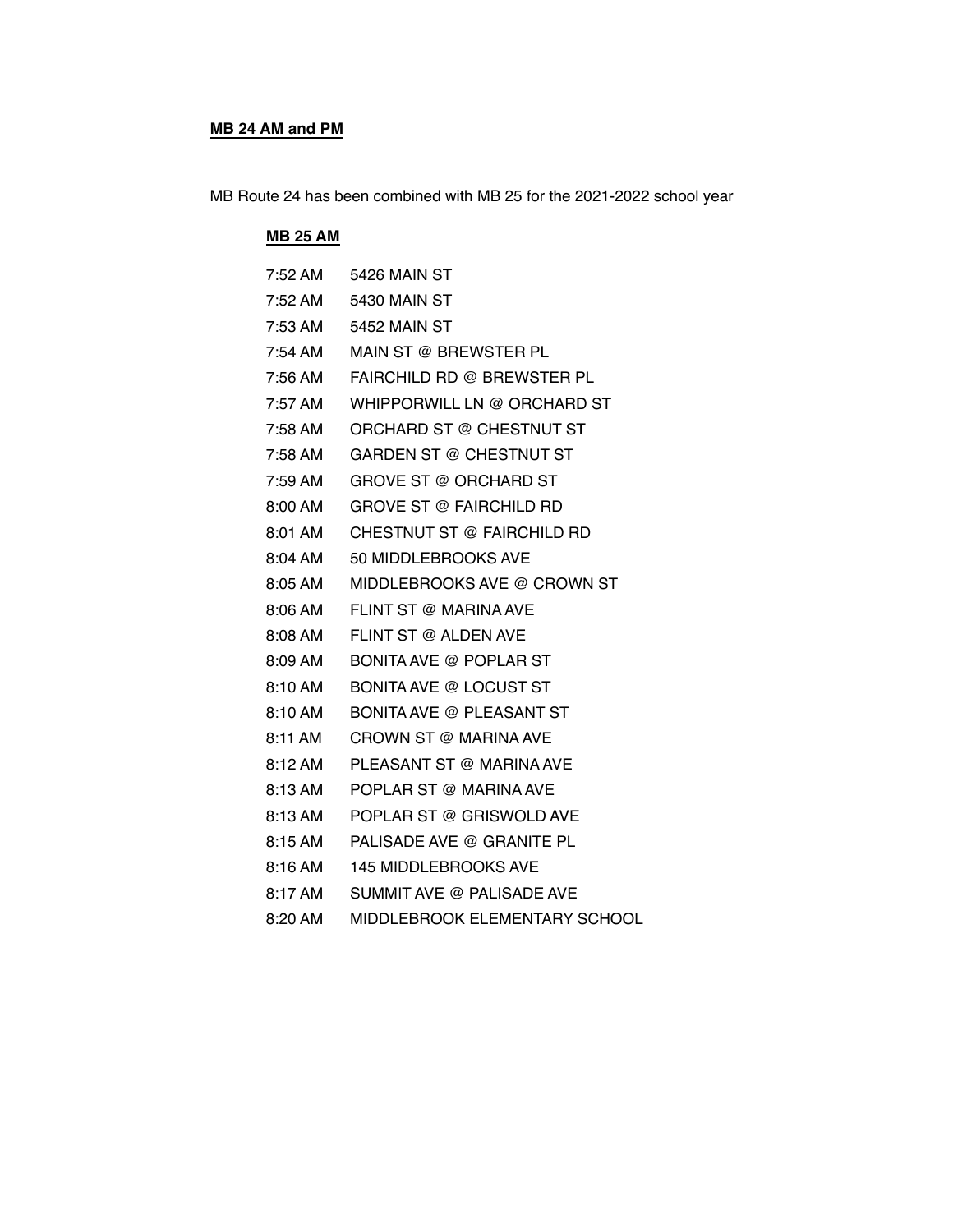# **MB 25 PM**

| 3:20 PM   | MIDDLEBROOK ELEMENTARY SCHOOL   |
|-----------|---------------------------------|
| 3:27 PM   | <b>145 MIDDLEBROOKS AVE</b>     |
| $3:29$ PM | MAIN ST @ BREWSTER PL           |
| $3:30$ PM | FAIRCHILD RD @ BREWSTER PL      |
| 3:32 PM   | WHIPPORWILL LN @ ORCHARD ST     |
| $3:33$ PM | CHESTNUT ST @ FAIRCHILD RD      |
| $3:34$ PM | FAIRCHILD RD @ GROVE ST         |
| 3:35 PM   | <b>GROVE ST @ ORCHARD ST</b>    |
| 3:36 PM   | ORCHARD ST @ CHESTNUT ST        |
| $3:36$ PM | GARDEN ST @ CHESTNUT ST         |
| $3:39$ PM | 5426 MAIN ST                    |
| 3:40 PM   | 5430 MAIN ST                    |
| $3:41$ PM | <b>5452 MAIN ST</b>             |
| 3:42 PM   | 50 MIDDLEBROOKS AVE             |
| 3:43 PM   | MIDDLEBROOKS AVE @ CROWN ST     |
| $3:44$ PM | CROWN ST @ MARINA AVE           |
| 3:44 PM   | FLINT ST @ MARINA AVE           |
| $3:46$ PM | FLINT ST @ ALDEN AVE            |
| $3:48$ PM | <b>BONITA AVE @ POPLAR ST</b>   |
| $3:48$ PM | <b>BONITA AVE @ LOCUST ST</b>   |
| $3:49$ PM | <b>BONITA AVE @ PLEASANT ST</b> |
| 3:50 PM   | PLEASANT ST @ MARINA AVE        |
| $3:51$ PM | POPLAR ST @ MARINA AVE          |
| 3:52 PM   | POPLAR ST @ GRISWOLD AVE        |
| $3:53$ PM | PALISADE AVE @ SUMMIT AVE       |
| $3:55$ PM | PALISADE AVE @ GRANITE PL       |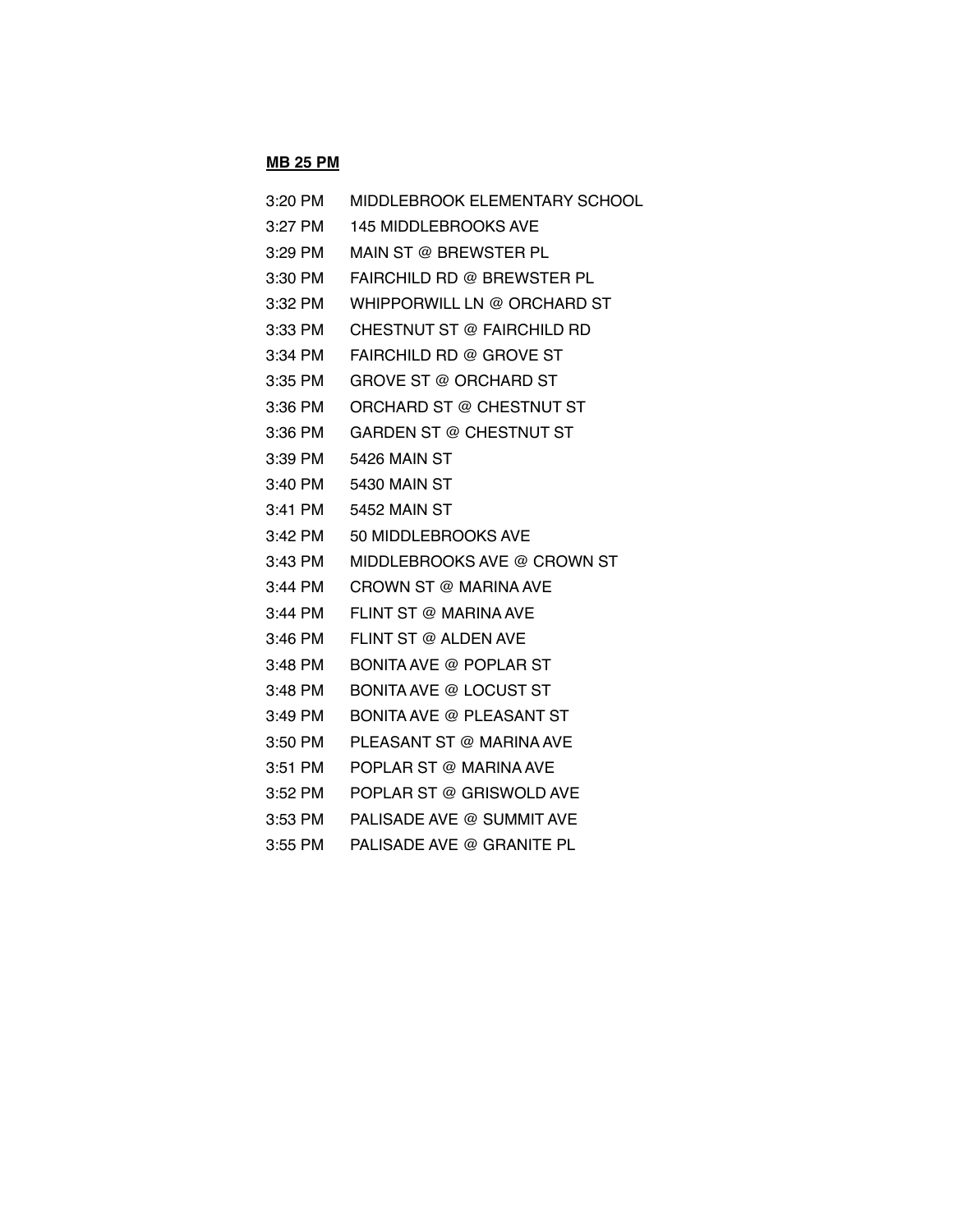### **MB 26 AM**

- 8:13 AM 2090 RESERVOIR AVE
- 8:14 AM 2140 RESERVOIR AVE
- 8:20 AM MIDDLEBROOK ELEMENTARY SCHOOL

#### **MB 26 PM**

- 3:20 PM MIDDLEBROOK ELEMENTARY SCHOOL
- 3:31 PM 2140 RESERVOIR AVE
- 3:32 PM 2090 RESERVOIR AVE
- 3:36 PM OLD TOWN @ AVALON GATES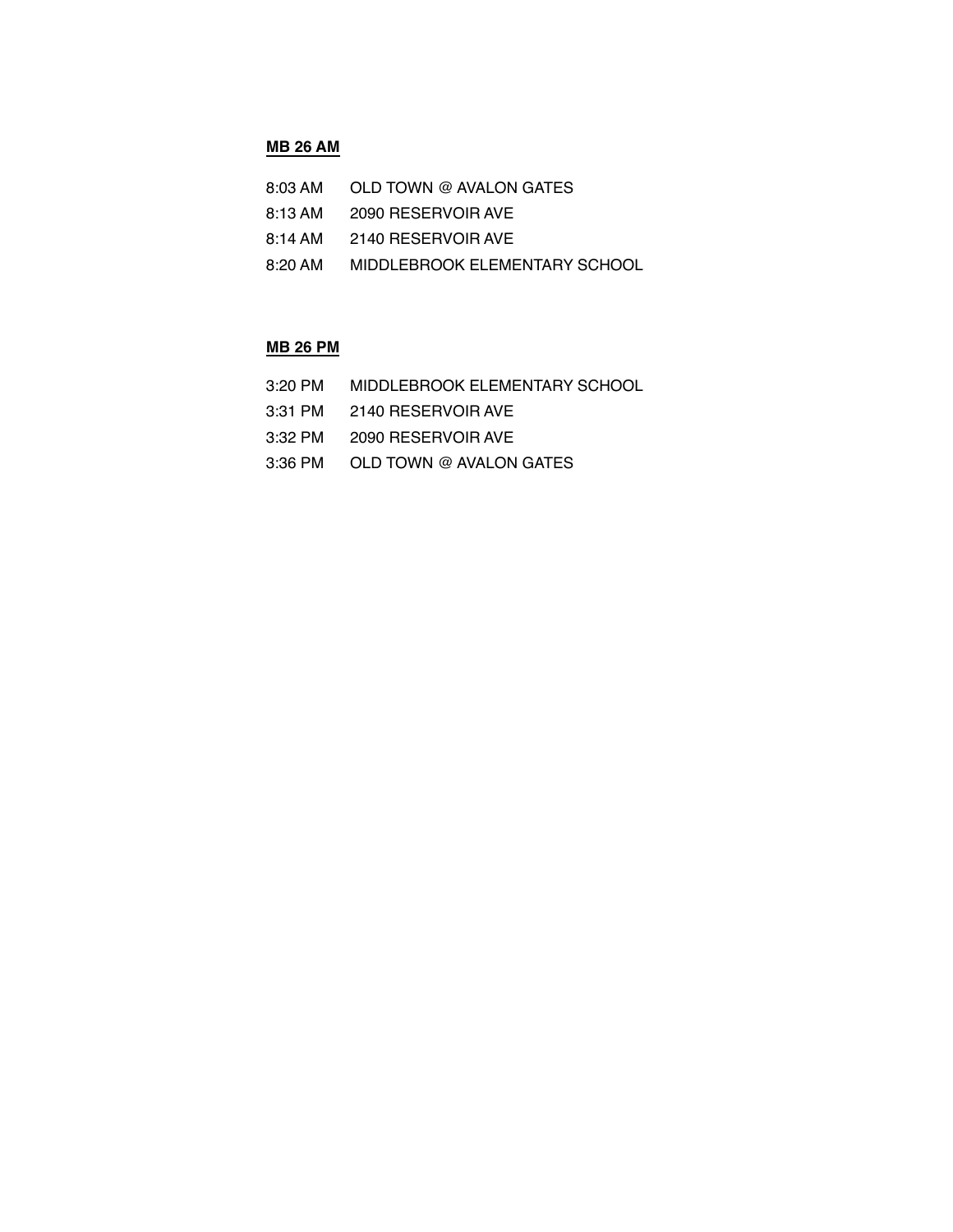# **MB 27 AM**

| $7:40$ AM         | WHITE PLAINS RD @ ALICE PL       |
|-------------------|----------------------------------|
| $7:41$ AM         | 663 WHITE PLAINS RD              |
| $7:42 \text{ AM}$ | WHITE PLAINS RD @ CEDAR CREST RD |
| 7:44 AM           | 329 WHITE PLAINS RD              |
| $7:45$ AM         | 6 LINDBERG DR                    |
| $7:45$ AM         | LINDBERG DR @ FOREST VIEW ST     |
| 7:46 AM           | FOREST VIEW ST @ REBECCA ST      |
| 7:47 AM           | FOREST VIEW ST @ SUNNYRIDGE PKY  |
| 7:48 AM           | BAYBERRY LN @ FOREST VIEW ST     |
| 7:49 AM           | WHITE PLAINS @ BAYBERRY RD       |
| 7:50 AM           | WHITE PLAINS RD @ COTTAGE PL     |
| 7:57 AM           | WHITE PLAINS RD @ OAK LN         |
| $8:01$ AM         | WHITE PLAINS RD @ TWITCHGRASS RD |
| $8:02$ AM         | 660 WHITE PLAINS RD              |
| 8:03 AM           | 738 WHITE PLAINS RD              |
| 8:03 AM           | WHITE PLAINS RD @ ROSEBUD DR     |
| $8:04$ AM         | WHITE PLAINS RD @ PEQUONNOCK RD  |
| 8:06 AM           | 3085 RESERVOIR AVE               |
| $8:07$ AM         | 2690/2685 RESERVOIR AVE          |
| $8:08$ AM         | 2635 RESERVOIR AVE               |
| 8:09 AM           | ROCKY HILL TER @ GARLAND CIR     |
| 8:11 AM           | ROCKY HILL TER @ EDDIE RD        |
| $8:12 \text{ AM}$ | ROCKY HILL RD @ ROCKY HILL TER   |
| 8:15 AM           | 2650 RESERVOIR AVE               |
| $8:20$ AM         | MIDDLEBROOK ELEMENTARY SCHOOL    |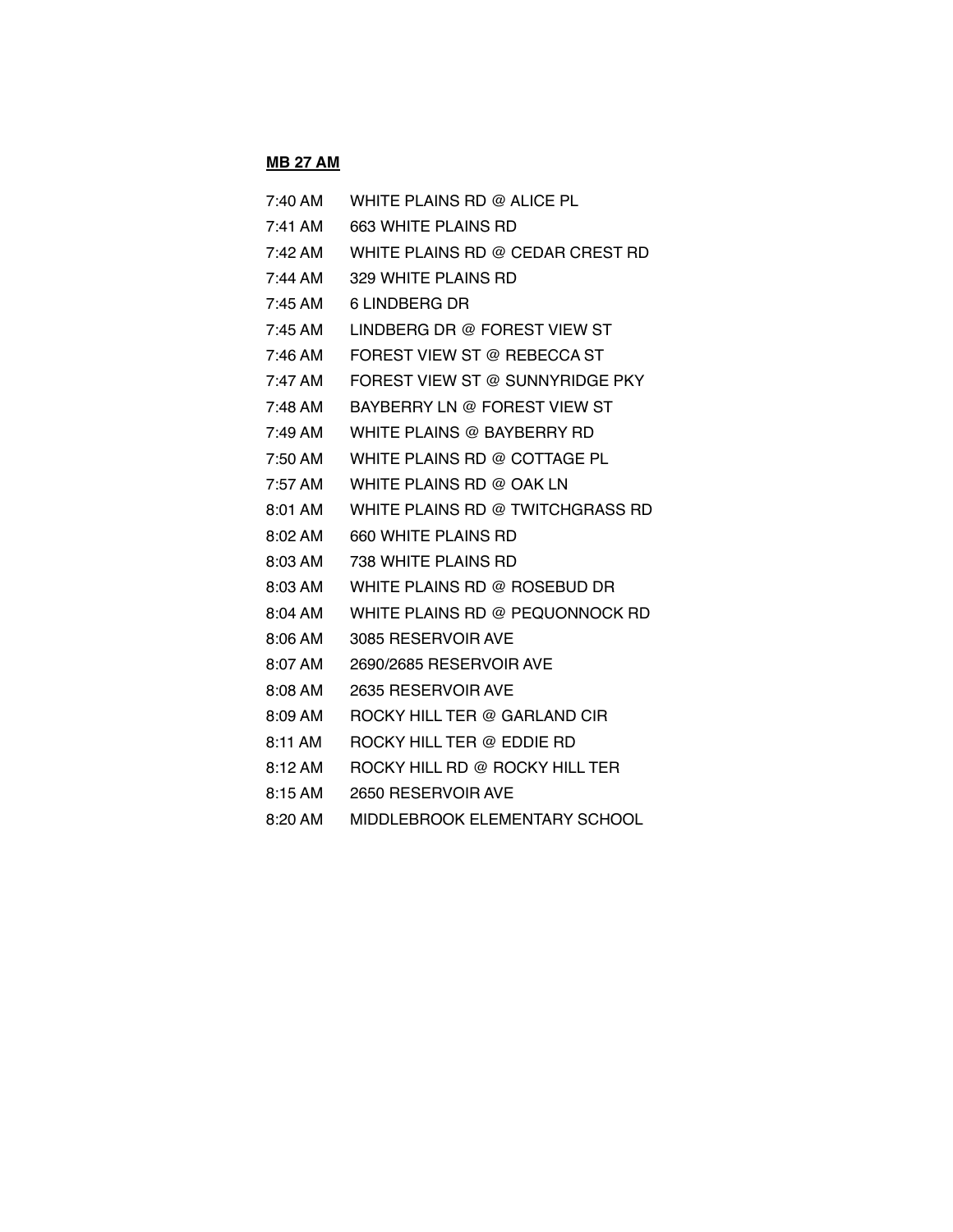# **MB 27 PM**

| 3:20 PM   | MIDDLEBROOK ELEMENTARY SCHOOL    |
|-----------|----------------------------------|
| 3:29 PM   | WHITE PLAINS RD @ ALICE PL       |
| 3:30 PM   | 663 WHITE PLAINS RD              |
| 3:31 PM   | WHITE PLAINS RD @ CEDAR CREST RD |
| 3:33 PM   | 329 WHITE PLAINS RD              |
| 3:34 PM   | 6 LINDBERG DR                    |
| 3:34 PM   | LINDBERG DR @ FOREST VIEW ST     |
| 3:35 PM   | FOREST VIEW ST @ REBECCA ST      |
| 3:36 PM   | FOREST VIEW ST @ SUNNYRIDGE PKY  |
| 3:37 PM   | BAYBERRY LN @ FOREST VIEW ST     |
| 3:38 PM   | WHITE PLAINS @ BAYBERRY RD       |
| $3:39$ PM | WHITE PLAINS RD @ COTTAGE PL     |
| $3:46$ PM | WHITE PLAINS RD @ OAK LN         |
| 3:50 PM   | WHITE PLAINS RD @ TWITCHGRASS RD |
| 3:51 PM   | 660 WHITE PLAINS RD              |
| 3:52 PM   | 738 WHITE PLAINS RD              |
| $3:53$ PM | WHITE PLAINS RD @ ROSEBUD DR     |
| 3:53 PM   | WHITE PLAINS RD @ PEQUONNOCK RD  |
| $3:55$ PM | 3085 RESERVOIR AVE               |
| $3:56$ PM | 2690/2685 RESERVOIR AVE          |
| $3:57$ PM | 2650 RESERVOIR AVE               |
| 3:57 PM   | 2635 RESERVOIR AVE               |
| $3:59$ PM | ROCKY HILL TER @ GARLAND CIR     |
| 4:00 PM   | ROCKY HILL TER @ EDDIE RD        |
| 4:01 PM   | ROCKY HILL RD @ ROCKY HILL TER   |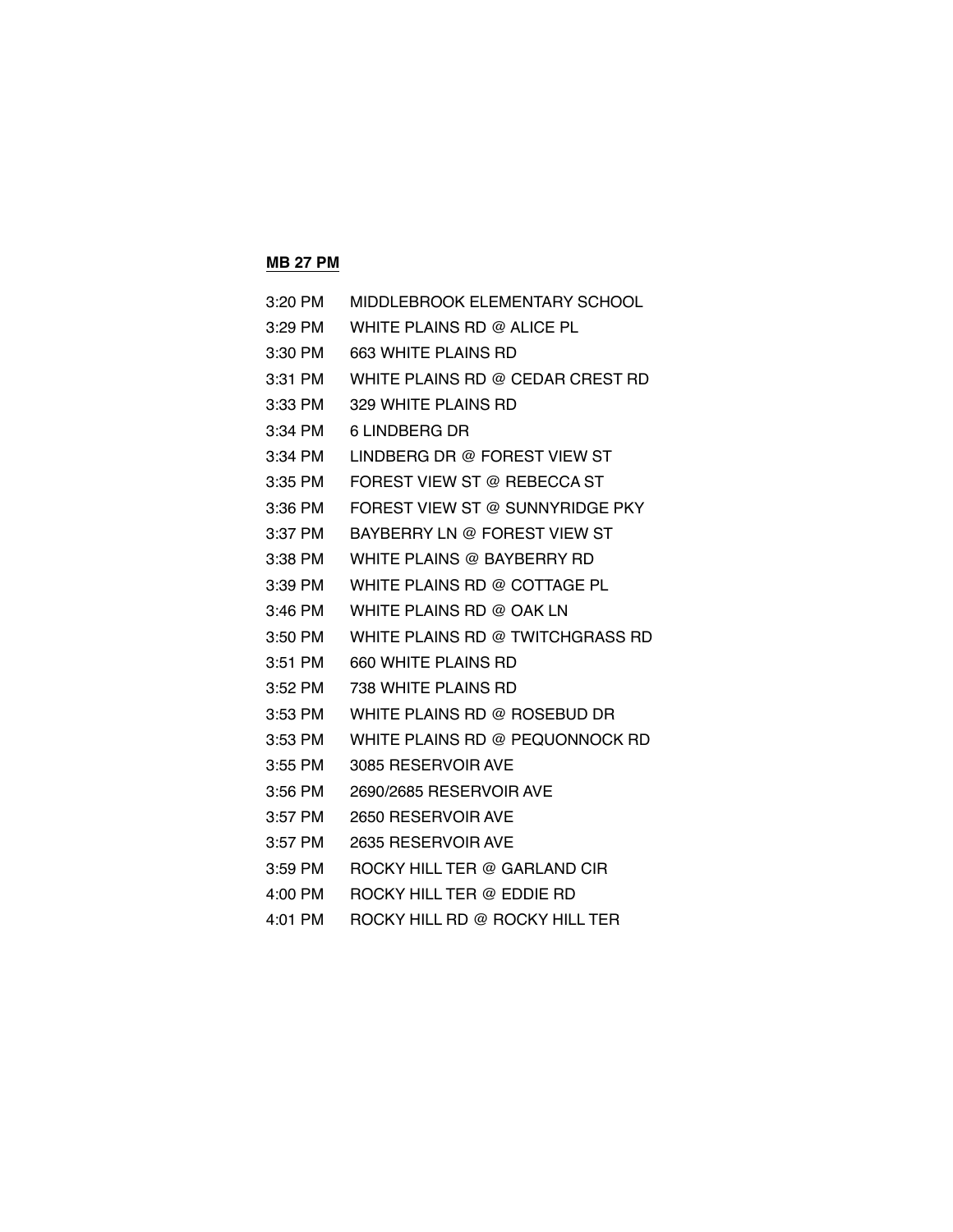#### **MB 28 AM**

| $7:49 \text{ AM}$ | EDISON RD @ RICHARDS PL     |
|-------------------|-----------------------------|
| 7:51 AM           | LILLIAN DR @ RUTH ST        |
| 7:52 AM           | LILLIAN DR @ PETERS RD      |
| 7:53 AM           | JEROME AVE @ MACARTHUR RD   |
| 7:56 AM           | 589 EDISON RD               |
| 7:57 AM           | 482 EDISON RD/485 EDISON RD |
| $7:57 \text{ AM}$ | 471 EDISON RD               |
| 7:58 AM           | MACARTHUR RD @ BARBARA ST   |
| $8:00 \text{ AM}$ | MACARTHUR RD @ GIBSON AVE   |
| 8:00 AM           | 49 MACARTHUR RD             |
| 8:01 AM           | <b>64 MACARTHUR RD</b>      |
| $8:03 \text{ AM}$ | 393 EDISON RD/396 EDISON RD |
| 8:04 AM           | PERT ST @ ALLAN DR          |
| 8:05 AM           | ALLAN DR @ GIBSON AVE       |
| 8:05 AM           | GIBSON AVE @ BARRY PL       |
| $8:06 \text{ AM}$ | GIBSON AVE @ CANTERBURY LN  |
| 8:08 AM           | 93 CANTERBURY LN            |
| $8:08 \text{ AM}$ | CANTERBURY LN @ BIRCH ST    |
| 8:09 AM           | 42 WHITE BIRCH DR           |
| 8:10 AM           | <b>16 WHITE BIRCH DR</b>    |
| 8:11 AM           | JEROME AVE @ WHITE BIRCH DR |
| 8:13 AM           | CANTERBURY LN @ REGINA ST   |
| 8:15 AM           | REGINA ST @ MAIN ST         |
| 8:16 AM           | 5718 MAIN ST                |
| 8:17 AM           | 5726 MAIN ST                |
| 8:17 AM           | 5738 MAIN ST                |
|                   |                             |

8:20 AM MIDDLEBROOK ELEMENTARY SCHOOL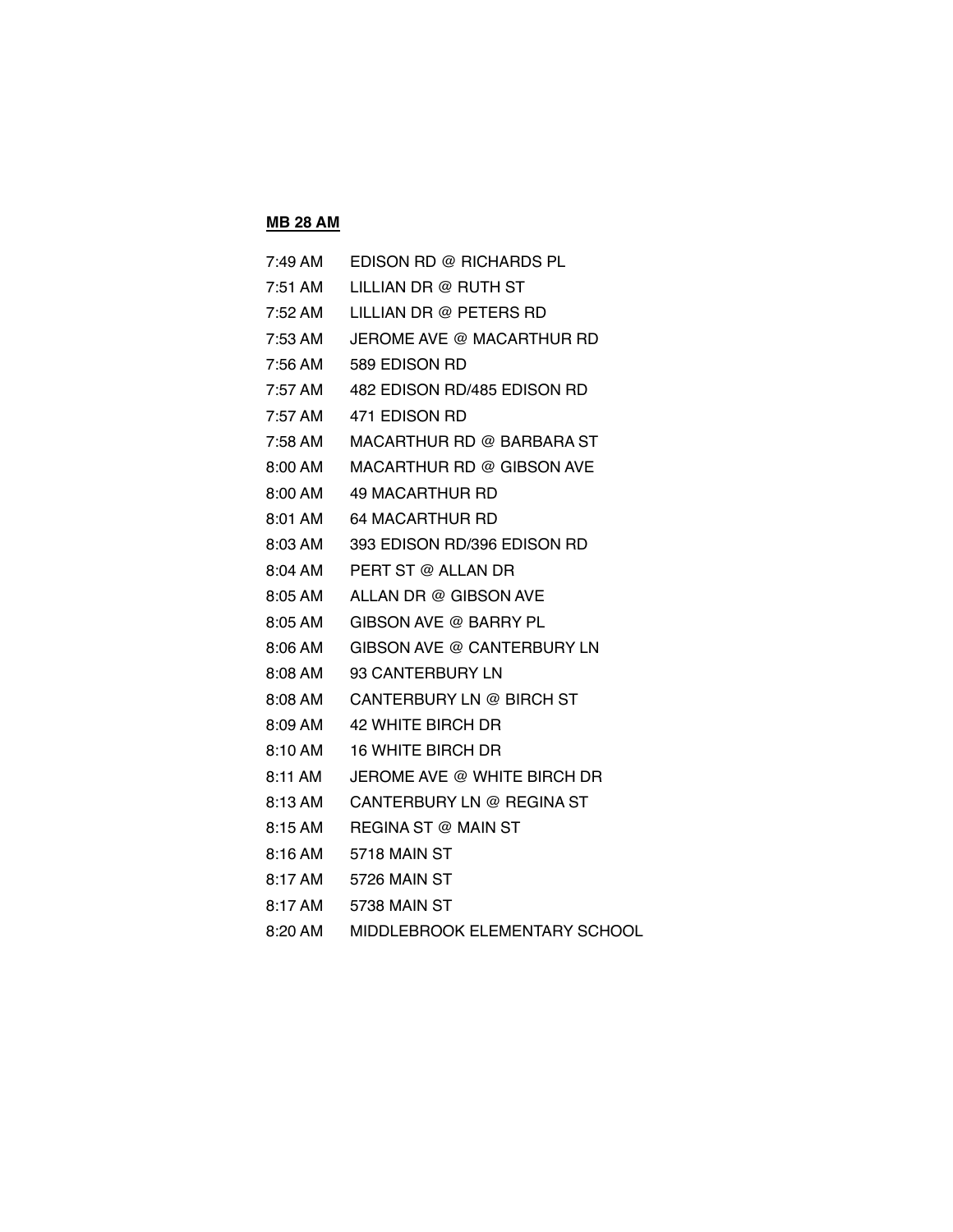#### **MB 28 PM**

| 3:20 PM   | MIDDLEBROOK ELEMENTARY SCHOOL |
|-----------|-------------------------------|
| 3:28 PM   | EDISON RD @ RICHARDS PL       |
| 3:30 PM   | LILLIAN DR @ RUTH ST          |
| 3:32 PM   | MACARTHUR RD @ JEROME AVE     |
| 3:34 PM   | JEROME AVE @ WHITE BIRCH DR   |
| 3:35 PM   | LILLIAN DR @ PETERS RD        |
| 3:36 PM   | 589 EDISON RD                 |
| 3:37 PM   | 482 EDISON RD/485 EDISON RD   |
| 3:38 PM   | 471 EDISON RD                 |
| 3:39 PM   | MACARTHUR RD @ BARBARA ST     |
| 3:40 PM   | MACARTHUR RD @ GIBSON AVE     |
| $3:41$ PM | 49 MACARTHUR RD               |
| 3:42 PM   | <b>64 MACARTHUR RD</b>        |
| $3:45$ PM | 393 EDISON RD/396 EDISON RD   |
| 3:46 PM   | PERT ST @ ALLAN DR            |
| 3:47 PM   | ALLAN DR @ GIBSON AVE         |
| $3:47$ PM | GIBSON AVE @ BARRY PL         |
| $3:48$ PM | GIBSON AVE @ CANTERBURY LN    |
| 3:49 PM   | 93 CANTERBURY LN              |
| $3:50$ PM | CANTERBURY LN @ BIRCH ST      |
| $3:51$ PM | 42 WHITE BIRCH DR             |
| 3:52 PM   | <b>16 WHITE BIRCH DR</b>      |
| $3:55$ PM | CANTERBURY LN @ REGINA ST     |
| 3:56 PM   | <b>REGINA ST @ MAIN ST</b>    |
| 3:58 PM   | 5718 MAIN ST                  |
| $3:58$ PM | 5726 MAIN ST                  |
| $0.50$ DM | $F700$ MAINI $\cap T$         |

3:58 PM 5738 MAIN ST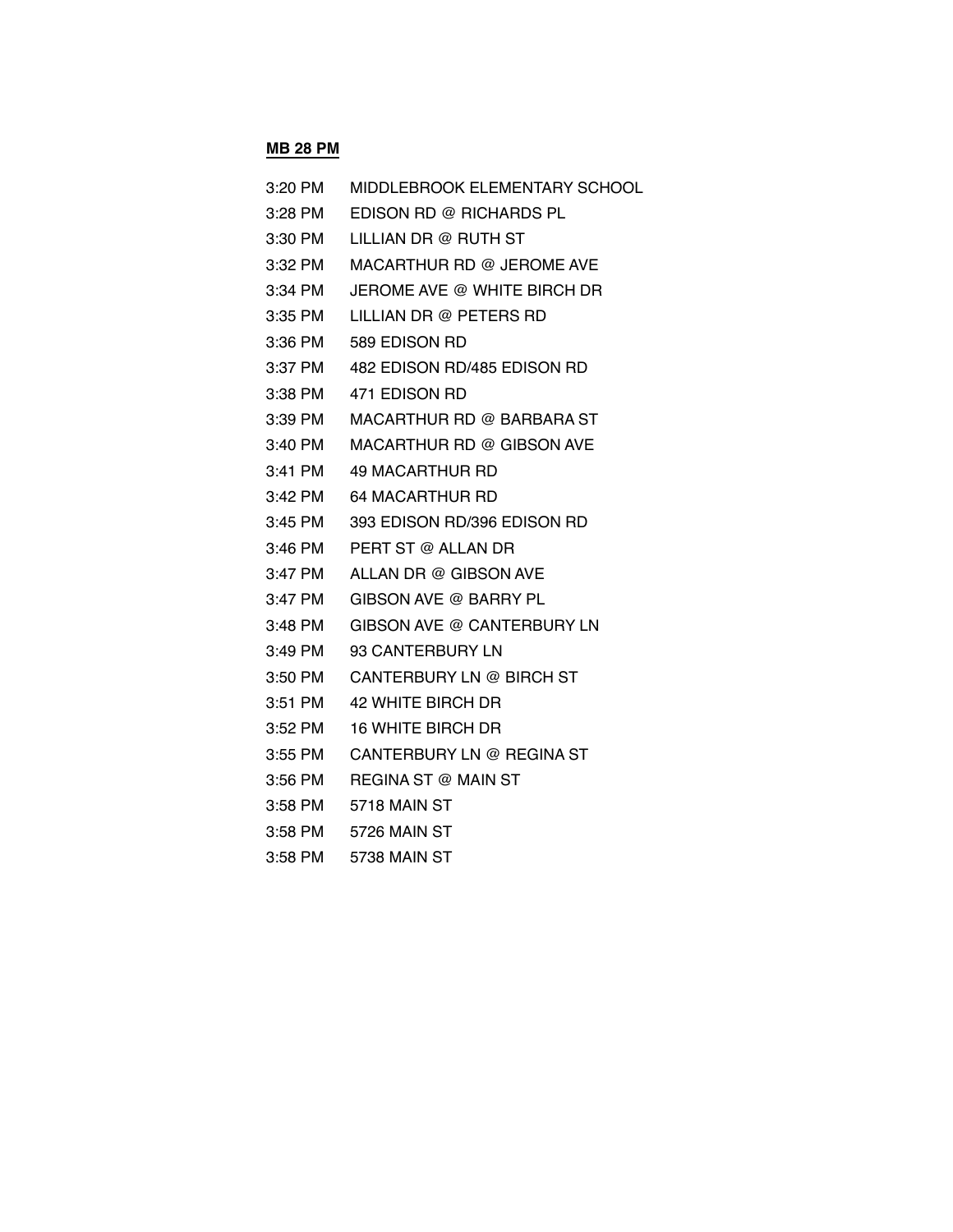# **MB 29 AM**

| $8:01$ AM           | 372 CHURCH HILL RD                      |
|---------------------|-----------------------------------------|
| $8:01$ AM           | CHURCH HILL RD @ REXVIEW CIR            |
| $8:02 \, \text{AM}$ | 500 CHURCH HILL RD                      |
| $8:04 \, \text{AM}$ | <b>23 LAUREL ST</b>                     |
| 8:05 AM             | LAUREL ST @ CLIFF VIEW DR               |
| 8:06 AM             | LITTLE PLAIN RD @ VALLEY RD             |
| 8:07 AM             | 110 DANIELS FARM RD                     |
| 8:09 AM             | RIVERBEND RD @ BLACKBERRY RD            |
| 8:12 AM             | 164 DANIELS FARM RD/163 DANIELS FARM RD |
| $8:14 \text{ AM}$   | TAITS MILL RD @ TAIT RD                 |
| $8:16 \text{ AM}$   | 515 CHURCH HILL RD                      |
| 8:17 AM             | CHURCH HILL RD @ REXVIEW CIR            |
| 8:17 AM             | 439 CHURCH HILL RD                      |
| 8:17 AM             | CHURCH HILL RD @ NORWOOD TER            |
| $8:18 \text{ AM}$   | 387 CHURCH HILL RD                      |
| 8:18 AM             | 353 CHURCH HILL RD                      |
| $8:20 \text{ AM}$   | MIDDLEBROOK ELEMENTARY SCHOOL           |

### **MB 29 PM**

| 3:20 PM   | MIDDLEBROOK ELEMENTARY SCHOOL           |
|-----------|-----------------------------------------|
| $3:28$ PM | 372 CHURCH HILL RD                      |
| $3:28$ PM | CHURCH HILL RD @ REXVIEW CIR            |
| $3:29$ PM | 500 CHURCH HILL RD                      |
| $3:31$ PM | <b>23 LAUREL ST</b>                     |
| 3:32 PM   | LAUREL ST @ CLIFF VIEW DR               |
| 3:33 PM   | LITTLE PLAIN RD @ VALLEY RD             |
| $3:34$ PM | 110 DANIELS FARM RD                     |
| $3:36$ PM | RIVERBEND RD @ BLACKBERRY RD            |
| $3:39$ PM | 164 DANIELS FARM RD/163 DANIELS FARM RD |
| $3:41$ PM | TAITS MILL RD @ TAIT RD                 |
| $3:43$ PM | 515 CHURCH HILL RD                      |
| $3:44$ PM | CHURCH HILL RD @ REXVIEW CIR            |
| $3:44$ PM | 439 CHURCH HILL RD                      |
| $3:44$ PM | CHURCH HILL RD @ NORWOOD TER            |
| $3:45$ PM | 387 CHURCH HILL RD                      |
| $3:45$ PM | 353 CHURCH HILL RD                      |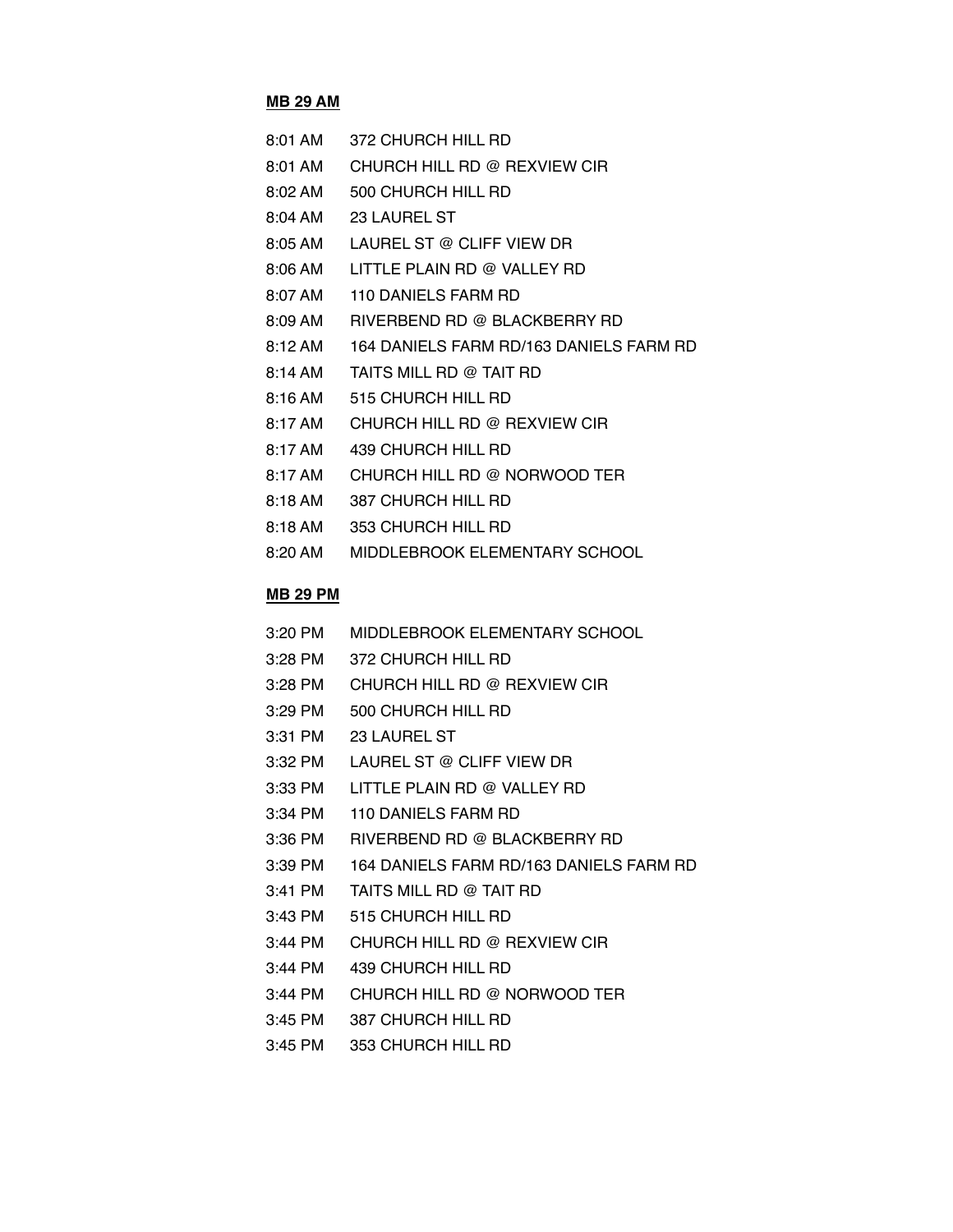# **MB 30 AM**

| $7:44$ AM           | <b>35 ELBERTA AVE</b>                         |
|---------------------|-----------------------------------------------|
| $7:45 \text{ AM}$   | ELBERTA AVE @ CYPRESS LN                      |
| 7:46 AM             | 10 ELBERTA AVE                                |
| 7:48 AM             | <b>11 SUNSET AVE</b>                          |
| $7:48 \text{ AM}$   | SUNSET AVE @ BERKSHIRE AVE                    |
| 7:50 AM             | 2950 RESERVOIR AVE                            |
| $7:51$ AM           | RESERVOIR AVE @ BURTON AVE                    |
| 7:56 AM             | LINCOLN ST @ EDITH AVE                        |
| 7:56 AM             | WASHINGTON ST @ EDITH AVE (TURN ONTO FRANKLI) |
| 7:58 AM             | <b>TWITCHGRASS RD @ WASHINGTON ST</b>         |
| 7:59 AM             | <b>TWITCHGRASS RD @ VESPER HILL</b>           |
| 8:00 AM             | TANAGER LN @ OLD SAWMILL LN                   |
| 8:01 AM             | OLD SAWMILL RD @ WISTERIA DR                  |
| $8:02 \, \text{AM}$ | TANAGER LN @ TIMERLANE TRL                    |
| $8:03 \, \text{AM}$ | TIMBERLANE TRL @ WISTERIA DR                  |
| 8:05 AM             | COLUMBINE DR @ KENWOOD LN                     |
| 8:07 AM             | 47 COLUMBINE DR                               |
| $8:08 \, \text{AM}$ | TAMARACK CIR @ HEARTWOOD LN                   |
| 8:09 AM             | COLUMBINE DR @ SHAWNEE RD                     |
| $8:11$ AM           | TWITCHGRASS RD @ LARKSPUR DR                  |
| $8:12 \text{ AM}$   | TWITCHGRASS RD @ GREENWOOD DR                 |
| $8:13 \text{ AM}$   | GREENWOOD DR @ WESLEY DR                      |
| $8:14$ AM           | <b>6 TWITCHGRASS RD</b>                       |

8:20 AM MIDDLEBROOK ELEMENTARY SCHOOL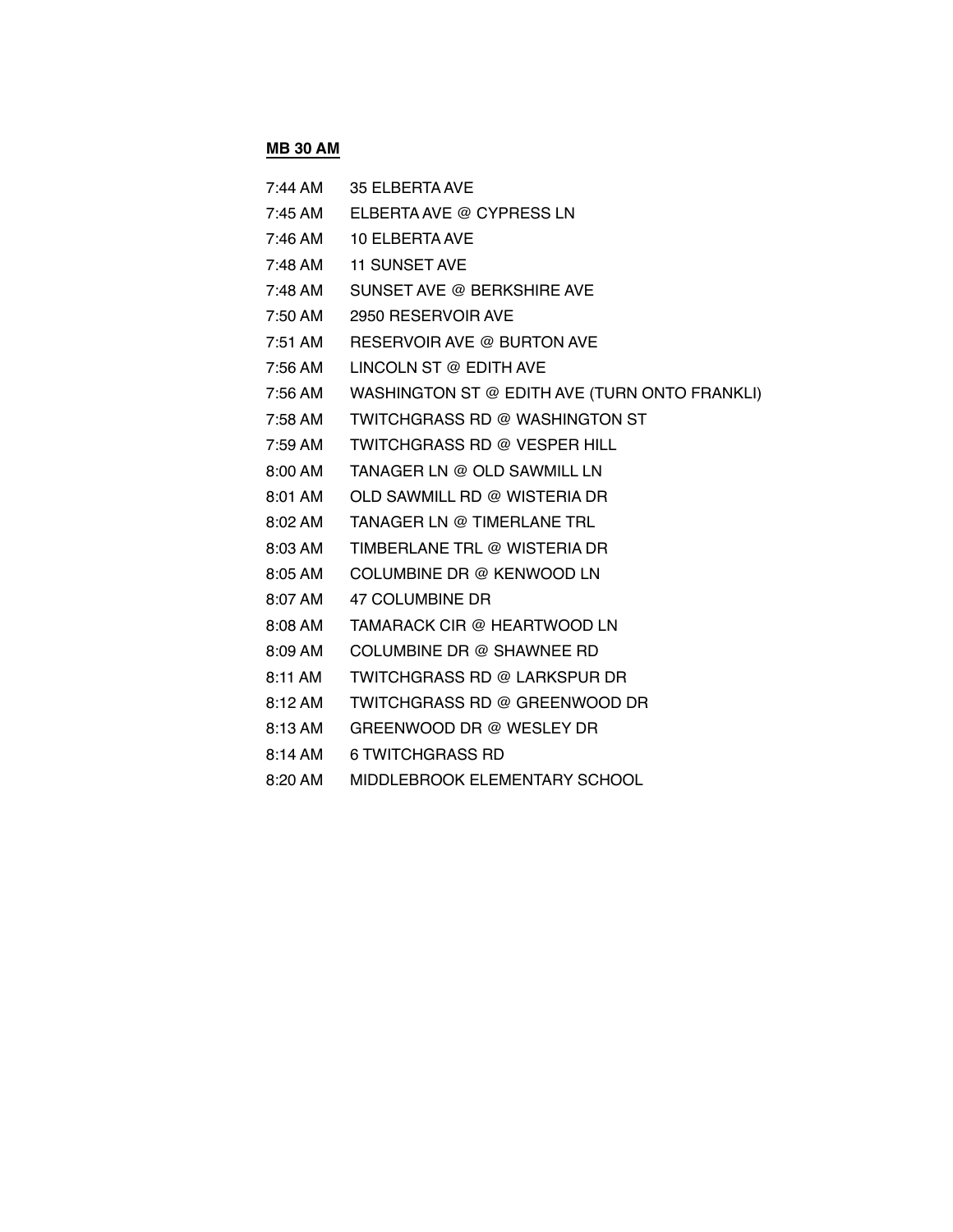# **MB 30 PM**

| 3:20 PM   | MIDDLEBROOK ELEMENTARY SCHOOL         |
|-----------|---------------------------------------|
| 3:30 PM   | RESERVOIR AVE @ BURTON AVE            |
| $3:31$ PM | 10 ELBERTA AVE                        |
| 3:32 PM   | ELBERTA AVE @ CYPRESS LN              |
| 3:33 PM   | <b>35 ELBERTA AVE</b>                 |
| 3:34 PM   | BERKSHIRE AVE @ SUNSET AVE            |
| 3:35 PM   | <b>11 SUNSET AVE</b>                  |
| 3:36 PM   | 2950 RESERVOIR AVE                    |
| 3:40 PM   | 6 TWITCHGRASS RD                      |
| 3:41 PM   | TWITCHGRASS RD @ GREENWOOD DR         |
| 3:42 PM   | <b>TWITCHGRASS RD @ WASHINGTON ST</b> |
| $3:43$ PM | TWITCHGRASS RD @ VESPER HILL          |
| $3:44$ PM | LINCOLN ST @ EDITH AVE                |
| $3:45$ PM | WASHINGTON ST @ EDITH AVE             |
| 3:47 PM   | TANAGER LN @ OLD SAWMILL LN           |
| 3:48 PM   | OLD SAWMILL RD @ WISTERIA DR          |
| 3:49 PM   | TANAGER LN @ TIMERALNE TRL            |
| $3:51$ PM | TIMBERLANE TRL @ WISTERIA DR          |
| $3:52$ PM | COLUMBINE DR @ KENWOOD LN             |
| 3:54 PM   | 47 COLUMBINE DR                       |
| $3:55$ PM | TAMARACK CIR @ HEARTWOOD LN           |
| $3:56$ PM | COLUMBINE DR @ SHAWNEE RD             |
| $3:58$ PM | TWITCHGRASS RD @ LARKSPUR DR          |
| 3:59 PM   | GREENWOOD DR @ WESLEY DR              |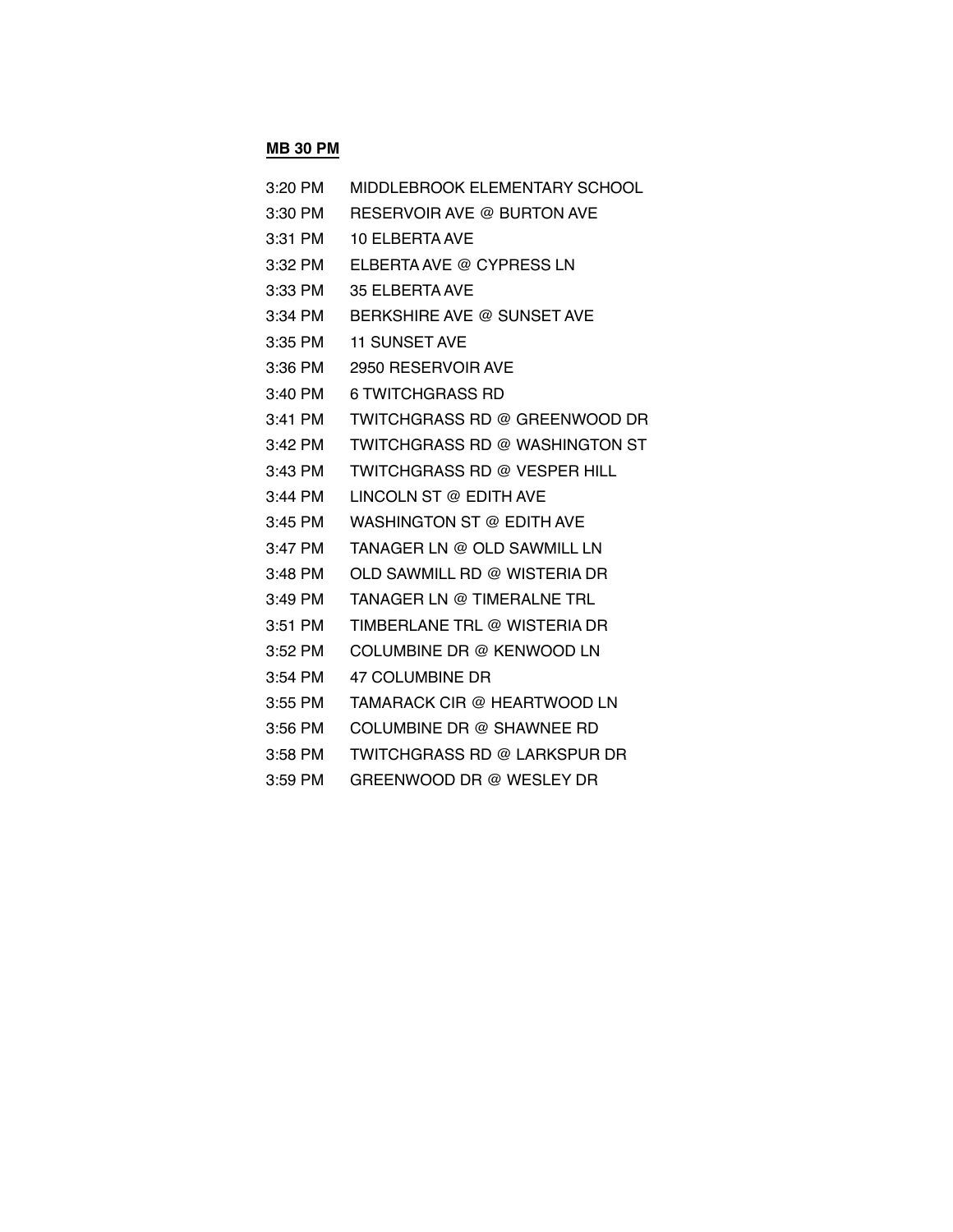### **MB 31 AM**

| 7:51 AM | CALHOUN AVE @ BIRDSALL AVE                           |
|---------|------------------------------------------------------|
| 7:52 AM | CALHOUN AVE @ TURNEY PL                              |
| 7:53 AM | 6170 MAIN ST                                         |
| 7:53 AM | MAIN ST @ HYDE TER                                   |
| 7:54 AM | <b>HYDE TER @ CALHOUN AVE</b>                        |
| 7:55 AM | CALHOUN AVE @ GWENDOLYN DR                           |
|         | 7:56 AM GWENDOLYN DR @ MAIN ST                       |
| 7:57 AM | 37 LOUIS ST                                          |
|         | 7:58 AM 48 JOHN ST                                   |
|         | 7:59 AM 15 JOHN ST                                   |
|         | 8:00 AM HARNED PL @ BEERS ST                         |
|         | 8:01 AM 16 ELIZABETH ST                              |
|         | 8:03 AM MAIN ST @ WAUNETA RD                         |
|         | 8:03 AM 12 WAUNETA RD                                |
|         | 8:04 AM WAUNETA RD @ DUNELLEN RD                     |
|         | 8:05 AM 130 WHITNEY AVE                              |
|         | 8:06 AM WHITNEY AVE @ RIVERSIDE DR(WEST)/163 WHITNEY |
|         | 8:06 AM WHITNEY AVE @ RIVERSIDE DR                   |
| 8:07 AM | 39 WHITNEY AVE                                       |
|         | 8:08 AM WHITNEY AVE @ BROADWAY                       |
| 8:10 AM | BROADWAY @ SCIORTINO RD                              |
| 8:10 AM | BROADWAY @ PARLOR ROCK RD                            |
|         | 8:12 AM 240 BROADWAY                                 |
|         |                                                      |

- 8:12 AM 262 BROADWAY 8:13 AM 310 BROADWAY
- 
- 8:20 AM MIDDLEBROOK ELEMENTARY SCHOOL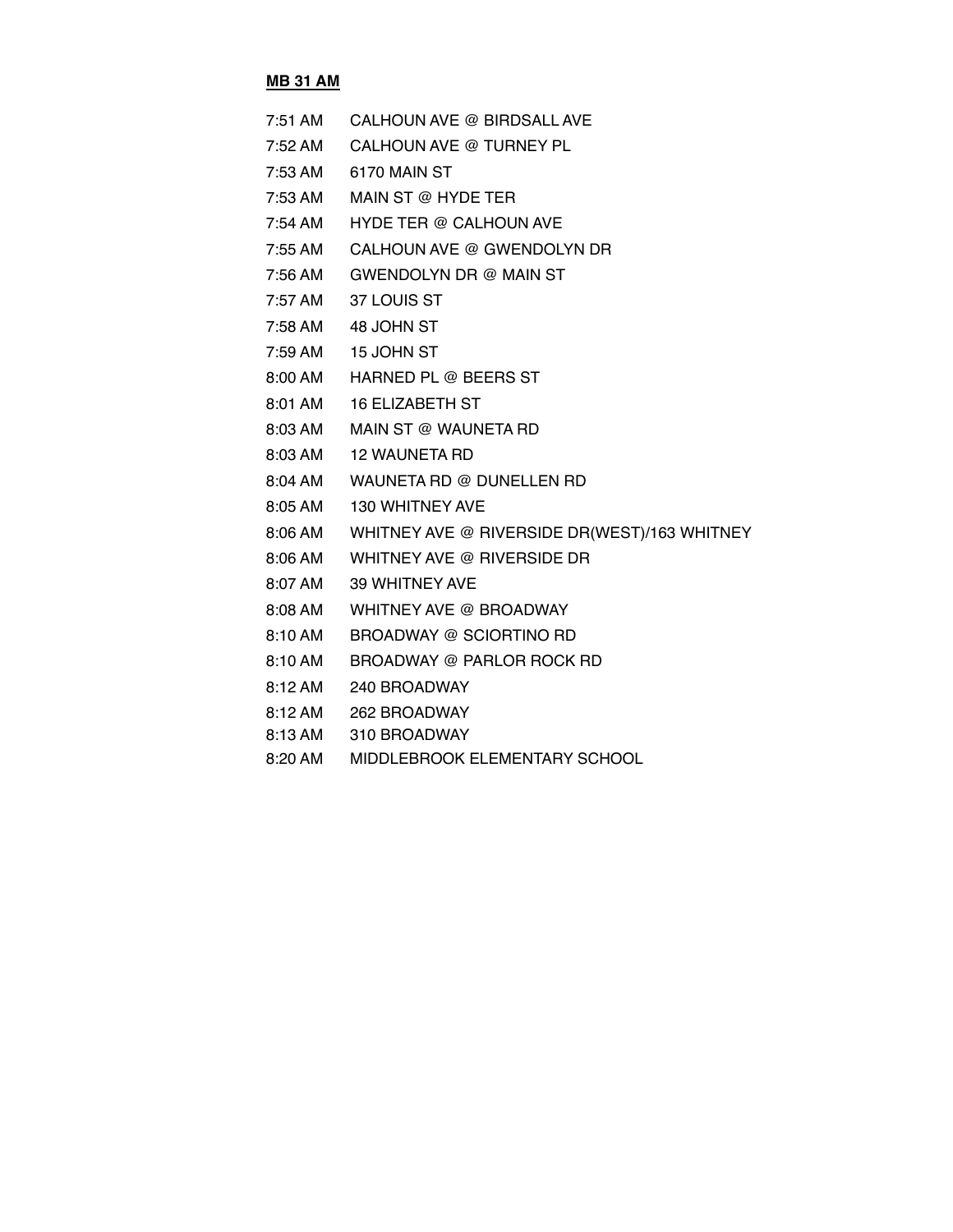# **MB 31 PM**

| 3:20 PM   | MIDDLEBROOK ELEMENTARY SCHOOL                 |
|-----------|-----------------------------------------------|
| 3:30 PM   | CALHOUN AVE @ BIRDSALL AVE                    |
| 3:30 PM   | CALHOUN AVE @ TURNEY PL                       |
| 3:31 PM   | 6170 MAIN ST                                  |
| 3:32 PM   | MAIN ST @ HYDE TER                            |
| 3:32 PM   | <b>HYDE TER @ CALHOUN AVE</b>                 |
| 3:33 PM   | CALHOUN AVE @ GWENDOLYN DR                    |
| 3:34 PM   | GWENDOLYN DR @ MAIN ST                        |
| 3:35 PM   | 37 LOUIS ST                                   |
|           | 3:37 PM 48 JOHN ST                            |
| 3:38 PM   | 15 JOHN ST                                    |
| 3:39 PM   | <b>HARNED PL @ BEERS ST</b>                   |
| 3:40 PM   | <b>16 ELIZABETH ST</b>                        |
| 3:41 PM   | MAIN ST @ WAUNETA RD                          |
| 3:42 PM   | <b>12 WAUNETA RD</b>                          |
| 3:42 PM   | WAUNETA RD @ DUNELLEN RD                      |
| 3:44 PM   | 130 WHITNEY AVE                               |
| 3:44 PM   | WHITNEY AVE @ RIVERSIDE DR                    |
| 3:45 PM   | WHITNEY AVE @ RIVERSIDE DR (WEST)/163 WHITNEY |
| 3:46 PM   | 39 WHITNEY AVE                                |
| $3:46$ PM | WHITNEY AVE @ BROADWAY                        |
| 3:48 PM   | BROADWAY @ SCIORTINO RD                       |
| 3:48 PM   | <b>BROADWAY @ PARLOR ROCK RD</b>              |
| $3:50$ PM | 240 BROADWAY                                  |

- 3:50 PM 262 BROADWAY
- 3:51 PM 310 BROADWAY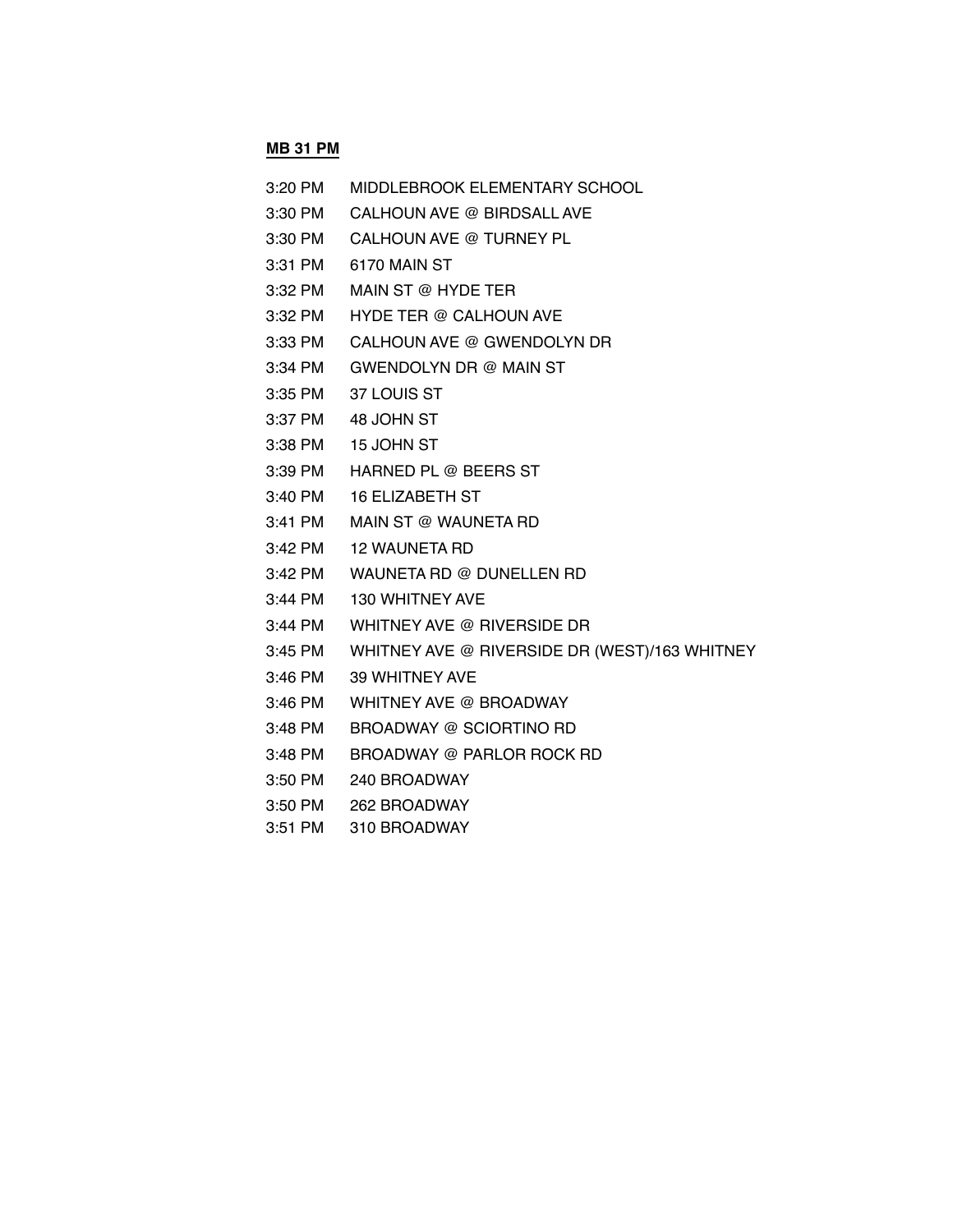#### **MB 32 AM**

- 8:01 AM VALLEY VIEW RD @ ROCKLAND CIR
- 8:02 AM VALLEY VIEW RD @ ELLSWORTH ST
- 8:03 AM ELLSWORTH ST @ WOODLAWN DR
- 8:05 AM ROCKLAND RD @ CHURCH HILL RD
- 8:05 AM 305 CHURCH HILL RD
- 8:06 AM 271 CHURCH HILL RD
- 8:07 AM 226 CHURCH HILL RD/237 CHURCH HILL RD
- 8:07 AM CHURCH HILL RD @ HARDY LN
- 8:08 AM 123 CHURCH HILL RD
- 8:09 AM 59 CHURCH HILL RD
- 8:10 AM 5944 MAIN ST/5940 MAIN ST
- 8:11 AM MAIN ST @ EDGEWOOD AVE
- 8:12 AM BRIARCROFT AVE @ PLACID ST
- 8:13 AM LAKEWOOD DR @ BRIARCROFT AVE
- 8:14 AM 12 PINEHURST ST
- 8:16 AM OLD CHURCH HILL RD @ EDGEWOOD AVE
- 8:17 AM ALDEN AVE OFF CHURCH HILL RD/162 CHURCH HILL
- 8:18 AM 208 CHURCH HILL RD
- 8:18 AM 232 CHURCH HILL RD
- 8:19 AM 265/248 CHURCH HILL RD
- 8:20 AM MIDDLEBROOK ELEMENTARY SCHOOL